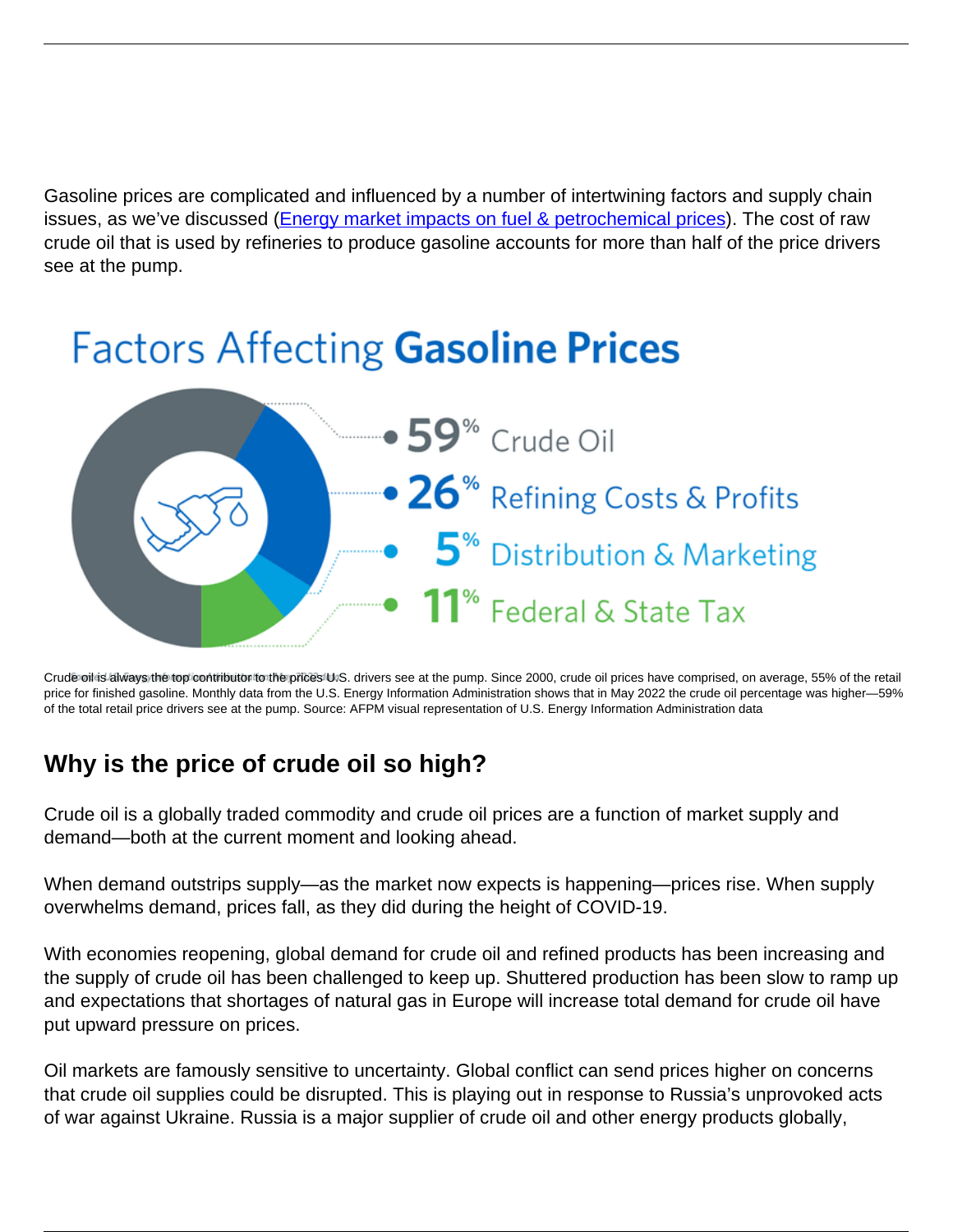[though less so in the United States.](https://www.afpm.org/newsroom/blog/oil-and-petroleum-imports-russia-explained) In recent days, many market participants have committed to stop purchasing Russian oil. Shipping companies are concerned about loading cargoes from Russia and some shippers are finding the cost associated with such cargoes too high. These moves are tightening an already tight market.

# **What will bring prices down?**

Put simply, additional supplies of crude oil. Any supply lost from the market must be replaced for prices to normalize. Ideally, the additional crude oil will be comparable in quality to what Russia supplies in terms of viscosity (light or heavy) and sulfur content (sweet or sour). There are [more than 100 types of](https://www.spglobal.com/commodity-insights/en/market-insights/latest-news/oil/090419-platts-periodic-table-of-oil) [oil](https://www.spglobal.com/commodity-insights/en/market-insights/latest-news/oil/090419-platts-periodic-table-of-oil) produced around the world and refineries are configured differently to run best on certain types; this is known as fit-for-purpose crude slates.

The announced coordinated release of oil from the United States and other countries' strategic petroleum reserves (SPR) should help to calm the market in the near term, provided these SPR volumes are released into the market quickly. But releasing crude from reserves is not a long-term strategy. The planned SPR releases are equivalent to 2 million barrels a day of supply for 30 days, while Russian oil exports into the global market average about 5 million barrels per day.

A long-term strategy must include increased crude oil production from countries we can count on as well as ample refining capacity [\(Read more on the role of U.S. refiners in the global market here\)](https://www.afpm.org/newsroom/blog/role-us-refiners-global-market).

# **Global demand will remain strong. Will U.S. policy match?**

Recent outlooks published by the [International Energy Agency](https://www.iea.org/reports/world-energy-outlook-2021) (IEA) and [Energy Information](https://www.eia.gov/outlooks/ieo/) [Administration](https://www.eia.gov/outlooks/ieo/) (EIA) paint a clear picture that global energy needs are going to rise significantly in the decades to come, reflecting population growth, more nations progressing out of poverty, and the expansion of transportation and technology systems worldwide. Products derived from crude oil will continue to satisfy a significant share of this growing demand.

The world faces a dual challenge—the need for sustainable, affordable energy today and the imperative to sustainably meet the energy needs of tomorrow. This reality must be factored into our present policy decisions here in the United States. We can work to stabilize the market by:

**Upping the volumes of crude oil produced in financially and geopolitically stable, marketdriven countries, including the United States**

Domestic production rates can be slow to change if there is doubt about the long-term security of such investments because of political rhetoric and uncertainty around financing. Our government can do a lot to calm these concerns.

**Increasing economic access to crude by making necessary energy investments and policy reforms**

It should be easier for U.S. refineries to access heavy, sour Canadian oil. Pipeline infrastructure is safe and would help. Right now, West Coast refineries find it vastly more affordable to import lighter crude oil from Asia than to have the same quality U.S. crude shipped in. Jones Act exemptions and other reforms could help.

**Shoring up U.S. refining capacity**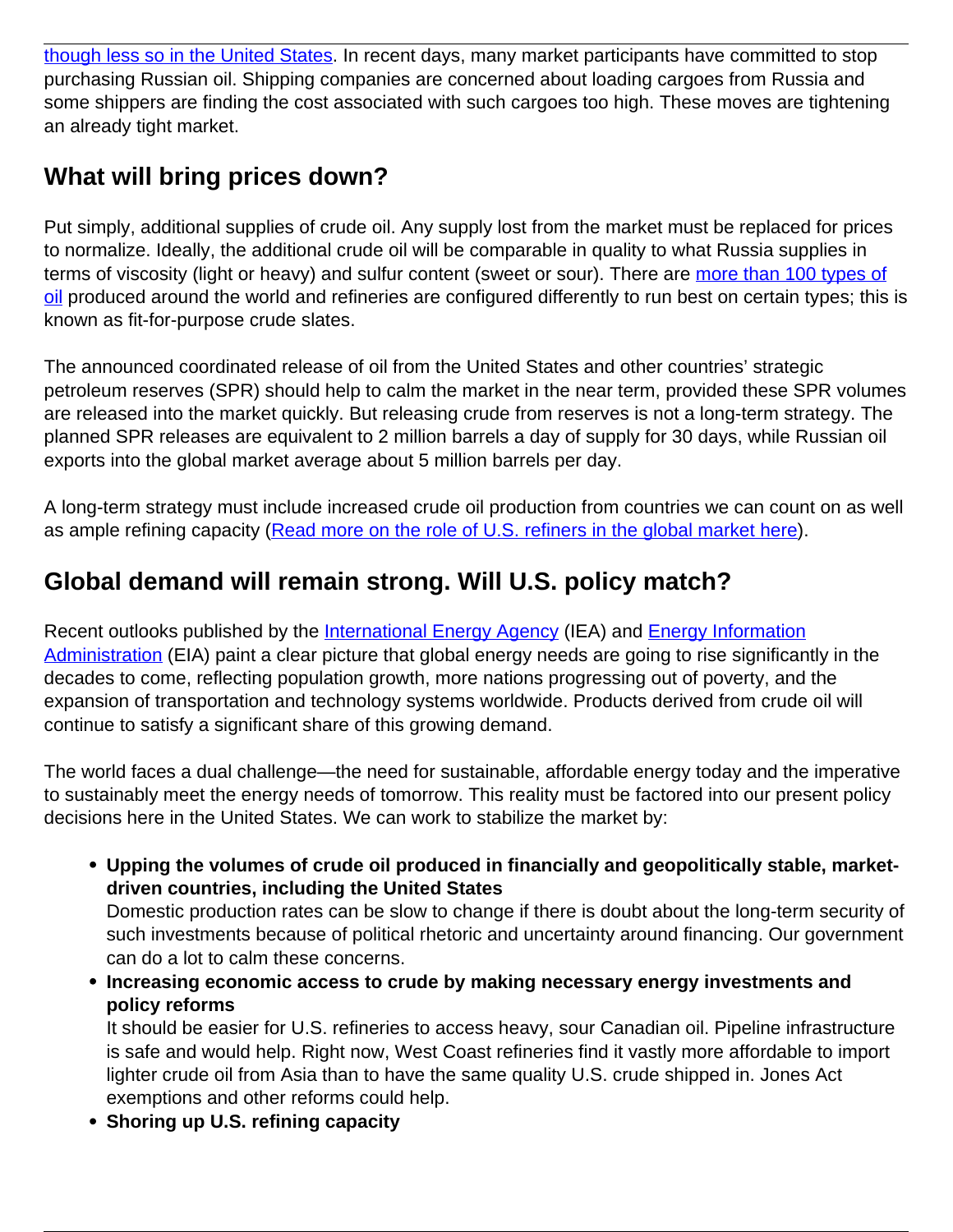The United States has the most complex and economic refining industry in the world, but we are losing capacity while the rest of the world is building. We have less refining capacity today than we did just a few years ago. At the beginning of 2020, U.S. refineries were capable of processing 18.976 million barrels of crude oil every day (BPD). In 2022, our capacity is nearly 900,000 BPD less. We've permanently shuttered some facilities and are converting others away from gasoline and diesel production to smaller volumes of renewable fuels. With every barrel of refining capacity we're losing, Asia is building—and then some. Policies like the Renewable Fuel Standard that make it more expensive to manufacture gasoline and diesel in the United States, and regulatory moves to phase out internal combustion engine vehicles are hampering the strength of America's liquid fuel industries.

//-->

Print as PDF:

Media Contact:

Ericka Perryman

[media@afpm.org](mailto:media@afpm.org)

[202.457.0480](tel:202.457.0480)

About AFPM:

The American Fuel & Petrochemical Manufacturers (AFPM) is the leading trade association representing the makers of the fuels that keep us moving, the petrochemicals that are the essential building blocks for modern life, and the midstream companies that get our feedstocks and products where they need to go. We make the products that make life better, safer and more sustainable — we make progress.